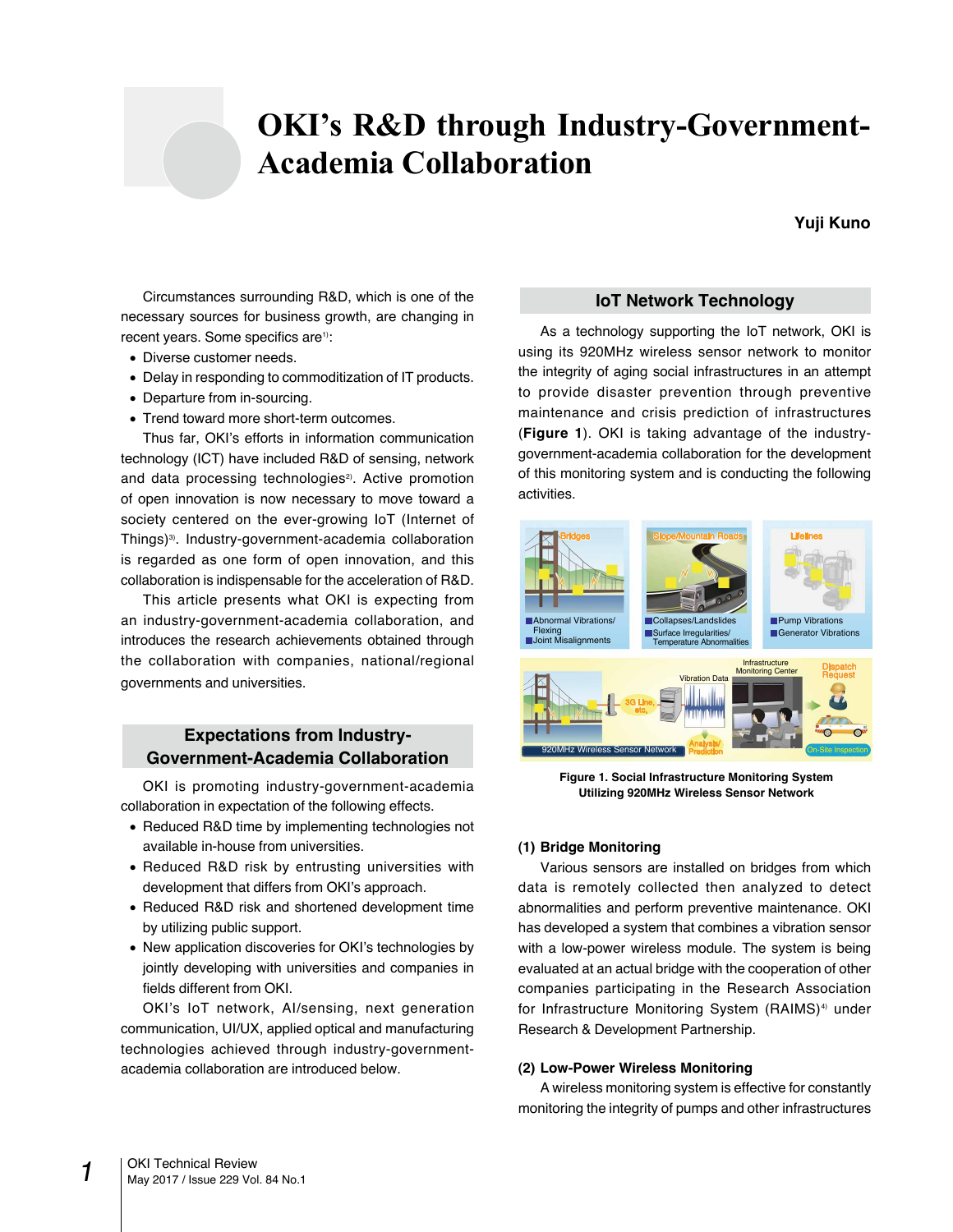that support lifeline at a low cost. As a participant in a R&D project by the New Energy and Industrial Technology Development Organization (NEDO), OKI is developing low-power wireless communication and congestion avoidance technologies aimed at a network system capable of operating for ten consecutive years on two CR123A type batteries.

# **(3) Performance Evaluation of Network Access Authentication**

Network access authentication is important in building a low-power wireless network not only to secure safety, but also to shorten network construction time. OKI is working in collaboration with the National Institute of Information and Communications Technology (NICT) and utilizing its testbed to evaluate the performance of sensor network authentication.

# **AI/Sensing Technology**

OKI is combining sensing technology using images and radio waves with AI technology, such as data analysis, in an aim to apply the resulting technology to the areas of recognition, detection, prediction, and control related to social infrastructures (**Figure 2**). The technology is undergoing R&D mainly in collaboration with universities.



**Figure 2. Application Areas of OKI's AI/Sensing Technology**

### **(1) Behavior Tracking**

Technology to track each person under crowded conditions has been in increasing demand recently for use in crime prevention and marketing applications. With tracking technology based on general statistical learning, it was difficult to handle all the various appearances of people when they are under concealment. OKI, in collaboration with Keio University, is combining technology that expresses movement of objects (optical flow) and technology that segments similar areas, to develop a technology capable of continuously tracking people even when they are concealed by only using the visible areas. This enables robust behavior tracking against concealment (**Figure 3**).

#### **(2) Data Analysis**

Amid the rapidly increasing applications of AI and statistical data analysis technologies, OKI has, through collaborative research with Chuo University, produced several research achievements conducting analysis of data taken from sensors and utilizing statistics to derive value from big data.



**Figure 3. Behavior Tracking Technology**

# **Next Generation Communication Technology**

OKI is promoting R&D of the next generation communication technology against a backdrop of the accelerating network speeds and popularization of smart devices. Some specifics include technology to realize and evaluate an ultra-realistic telework system aimed at transforming workstyles and diversify communications, technology to improve sound quality of wireless devices, and transmission technology using wearable devices. Industry-government-academia collaboration is also utilized for these technologies.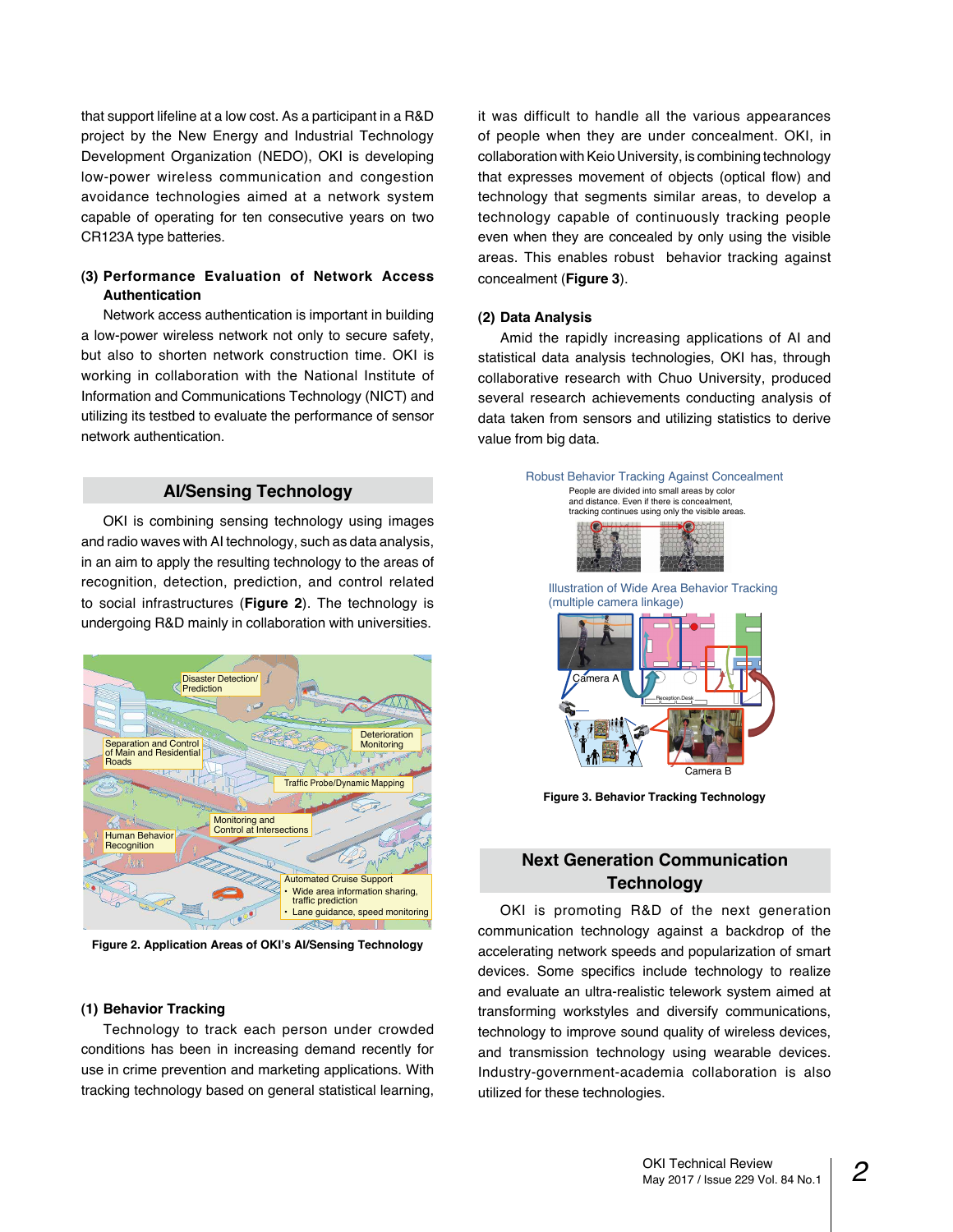## **(1) Ultra-Realistic Telework**

Telework, which enables workers to connect remotely with distant offices, is attracting attention as a means to solve social problems that include declining birthrate and aging population. When a worker is faced with a situation such as nursing care that forces frequent teleworking, communication may become difficult since the status of his/her colleagues is not known. As a result, delay in conveying information or a sense of alienation may become a problem. OKI has focused on this subject and developed an ultra-realistic teleworking system with the ability to see the status and speak to colleagues in the same way as a large office room (**Figure 4**). A part of this R&D was conducted as a commissioned research by NICT, and a forum in which several organizations (companies and universities) collaborate has been formed<sup>5)</sup>.



**Figure 4. Ultra-Realistic Telework System**

For user evaluation, this ultra-realistic telework system was demonstrated empirically under a long-term teleworking environment. As a result, it was shown that this system brings changes to the amount of communication and fosters social capital. Part of the evaluation was done collaboratively with Tokyo Institute of Technology and as a commissioned research by NICT.

#### **(2) Sound Quality Improvement**

Even now as mobile phones grow in popularity, communication radios for broadcasting businesses are indispensable at reporting and broadcasting sites as a means to ensure contact when mobile phones are congested and cannot be used, such as in disasters. The communication radio for broadcasting businesses changed from an analog system to digital system several years ago, but in order to secure a large number of channels within a narrow frequency, a vocoder with a high compression ratio must be used. As a result, the audio tends to sound mechanical. Therefore, OKI, Nippon Television Network Corporation and JVC KENWOOD Corporation jointly developed a technology to improve sound quality of digital communication radios, and are in the midst of conducting field tests and trial operations in various environments.

## **(3) Bodily Information Transmission**

OKI is collaborating with University of Tsukuba on the research of wearable devices, remote communication using AR/VR and robot technology, and human-robot interaction. The research is focused on sharing viewpoints and transmitting information of bodily movements, such as change in body direction, through remote communication. The research result will be applied to a remote operation support system that utilizes wearable devices.

## **UI/UX Technology**

OKI develops terminal equipment such as ATMs and printers. There, UI (User Interface) and UX (User Experience) technologies are indispensable as contact points that connect the real world (people) with the virtual world (network connected to the terminal).

#### **(1) User-Assistance for Self-Maintenance**

In recent years, "self-maintenance" where users themselves replace consumables of multifunction printers has become the norm. However, it is sometimes difficult for beginners and elderly users to understand the operation. Thus, an easy to understand operation manual is required. Moreover, due to the spread of mobile devices, importance has been placed on providing animated operation manuals. OKI is studying a method to support beginners in the self-maintenance operation of multifunction printers based on cognitive psychology. As a method to promote understanding, study is taking place in the use animation and personified agents, and its effectiveness is being verified in collaboration with University of Tsukuba.

#### **(2) Information Adapted to User Behavior**

Due to the continued popularization of mobile devices, a user can obtain various types of information via applications. However, information unsuitable with the user's behavioral situation can be deemed inconsiderate. In collaboration with Chiba Institute of Technology, OKI is studying a prosocial hypothesis model that considers the user's behavioral situation and what the user would feel as kind information. Based on the model, a simple